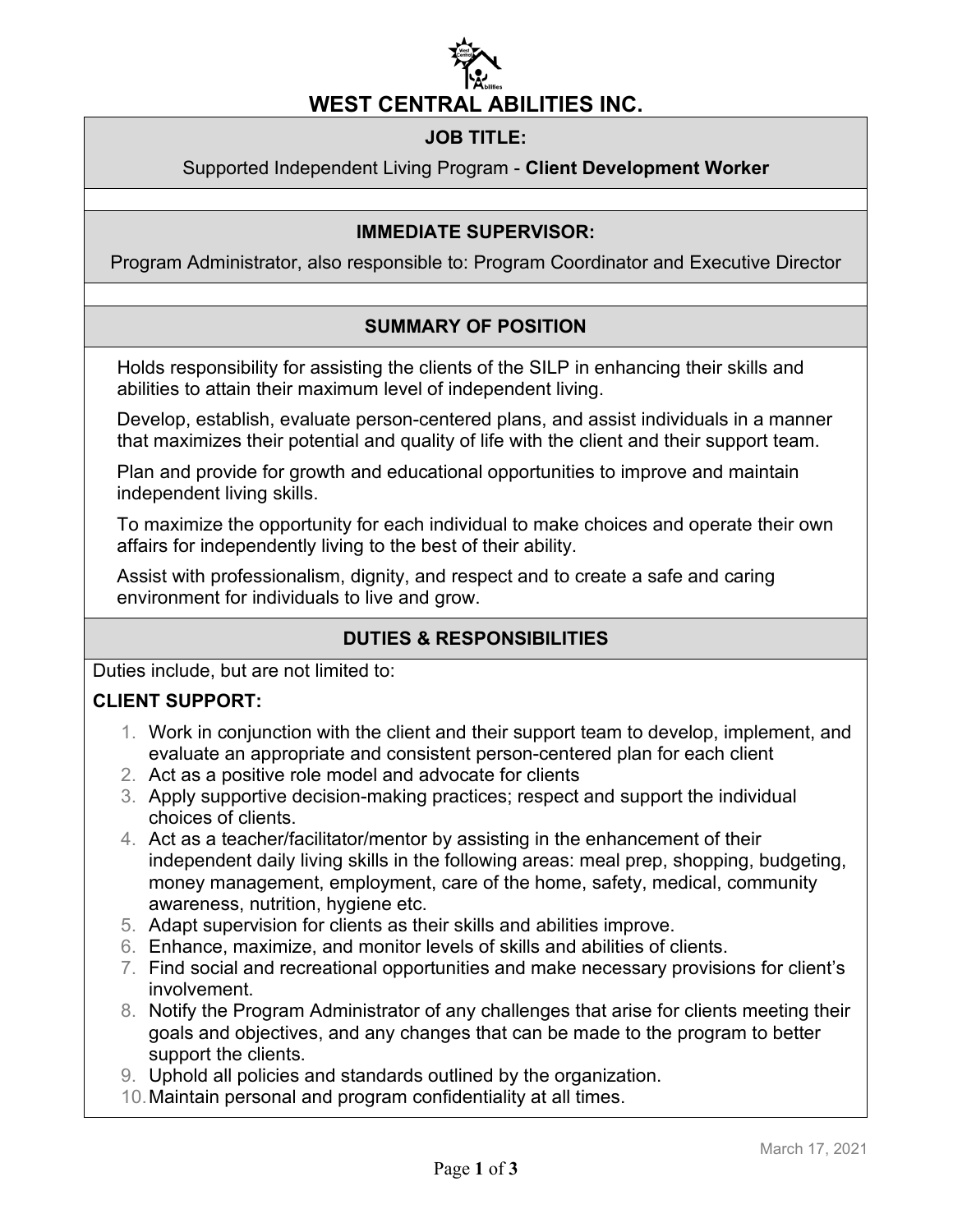#### **ADMINISTRATIVE:**

- 1. Maintain records ensuring confidentiality and accurate documentation of client progress/skill development, support needs, medications, and finances.
- 2. Provide reports (oral and written)
- 3. Check, rectify and report any safety hazards.
- 4. Participate in meetings such as staff, service delivery, training etc.

Other duties may be assigned

# **QUALIFICATIONS**

#### **SKILLS:**

- 1. Disability Support Worker certificate or equivalent education
- 2. Experience working with adults experiencing disability would be an asset.
- 3. Effectively communicates verbally and in writing with individuals and groups.
- 4. Establishes and maintains effective interpersonal relationships with individuals and groups.
- 5. Consistently applies professionalism when representing and/or conducting work on behalf of the organization.
- 6. Professional application of confidentiality
- 7. Ability to build trust and relationships with clients.
- 8. Ability to coach and motivate clients based on established goals.
- 9. Knowledge of crisis prevention and intervention techniques
- 10.Consistently applies observation and problem-solving skills and has the ability to apply solutions to specific situations and/or clients.
- 11.Ability to follow through with scheduled routines and set priorities with minimal supervision.
- 12.Completes documentation and tracking as required.
- 13.May demonstrate job specific skills when coaching clients.
- 14.May be required to use sign language or other alternative and augmentative communication skills.

#### **EFFORT:**

- 1. Interest in working with people experiencing disability.
- 2. Consistently demonstrates dignity and respect when interacting with others.
- 3. Demonstrates person-centered philosophy and promotes inclusion for people experiencing disability.
- 4. Demonstrates cooperation, teamwork, energy, and optimism.
- 5. Addresses unexpected situations.
- 6. Consistently leads by setting a good example.
- 7. Multi-tasks and handles frequent interruptions.
- 8. Conducts duties in a fair, consistent, and caring manner.

#### **REQUIREMENTS:**

- 1. A Saskatchewan Driver's license and reliable vehicle
- 2. Must provide a Criminal Record Check with Vulnerable Sector Check prior to employment
- 3. Be available to respond to emergency needs as required.
- 4. Standard First Aid and CPR
- 5. Certified Safe Food Handler